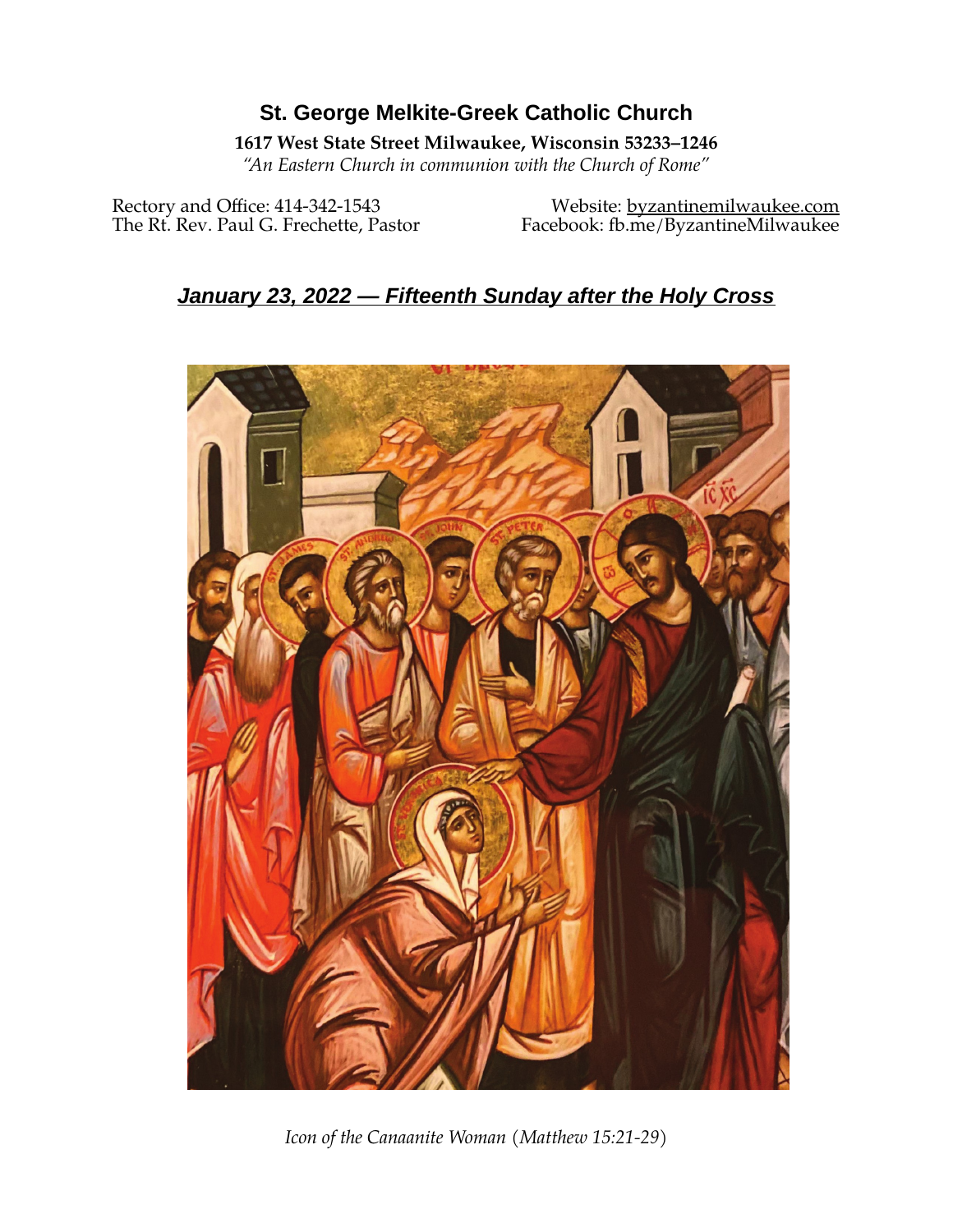## **St. George Melkite-Greek Catholic Church**

**1617 West State Street Milwaukee, Wisconsin 53233–1246**

*"An Eastern Church in communion with the Church of Rome"* Rectory and Office: 414-342-1543 Website: [byzantinemilwaukee.com](https://byzantinemilwaukee.com/) The Rt. Rev. Paul G. Frechette, Pastor Facebook: fb.me/ByzantineMilwaukee

## *Divine Liturgy*

*Livestreams and recordings of services on the parish's Facebook page: [facebook.com/pg/Byzan](https://www.facebook.com/pg/ByzantineMilwaukee/videos/)[tineMilwaukee/videos/.](https://www.facebook.com/pg/ByzantineMilwaukee/videos/) An account is not needed.*

**Intention:** Happy and eternal repose of the soul of the Archpriest ROBERT Anderson (req. by Fr. Philaret)

#### **Hymns**

**Troparion of the Resurrection (Tone 2):** When you descended to death, O Immortal Life, You destroyed Hades by the splendor of your Divinity, and when you raised the dead from under the ground, all the Powers of heaven cried out: O Christ our God, the giver of life, glory to you.

**Troparion of St. George:** St. George: O Great among the saints and glorious martyr, George, since you are a deliverer of captives, a doctor for the sick and a noble attendant to kings, intercede for us to Christ God, that he may save our souls!

**Kontakion of the Presentation of our Lord:** O Christ our God who through your birth have sanctified the virginal womb and have now blessed the arms of Simon, today You have come to save us. O Lord, when wars prevail, keep your people in peace and strengthen our Public Authorities in every good deed, for You alone are the lover of Mankind.

**Prokimenon:** The Lord will give strength to his people; the Lord will bless his people with peace.

*Stichon:* Give to the Lord, you sons of God, give to the Lord glory and praise.

#### **Apostolic Reading:** Tim 4:9-15

My son Timothy, this saying is true and worthy of full acceptance: for we work and are reviled for this reason, that we hope in the living God who is the Savior of all men, especially of believers. Command and teach these things. Let no man despise the fact that you are young, but be an example to the faithful by what you say and do, by love, faith, spirituality and

chastity. Until I come, be diligent in reading, exhorting and teaching. Do not neglect the grace that is in you, granted to you as a speaker for God through the laying on of the hands of the priesthood. Meditate on these things, give yourself entirely to them, so that your progress may be evident to all.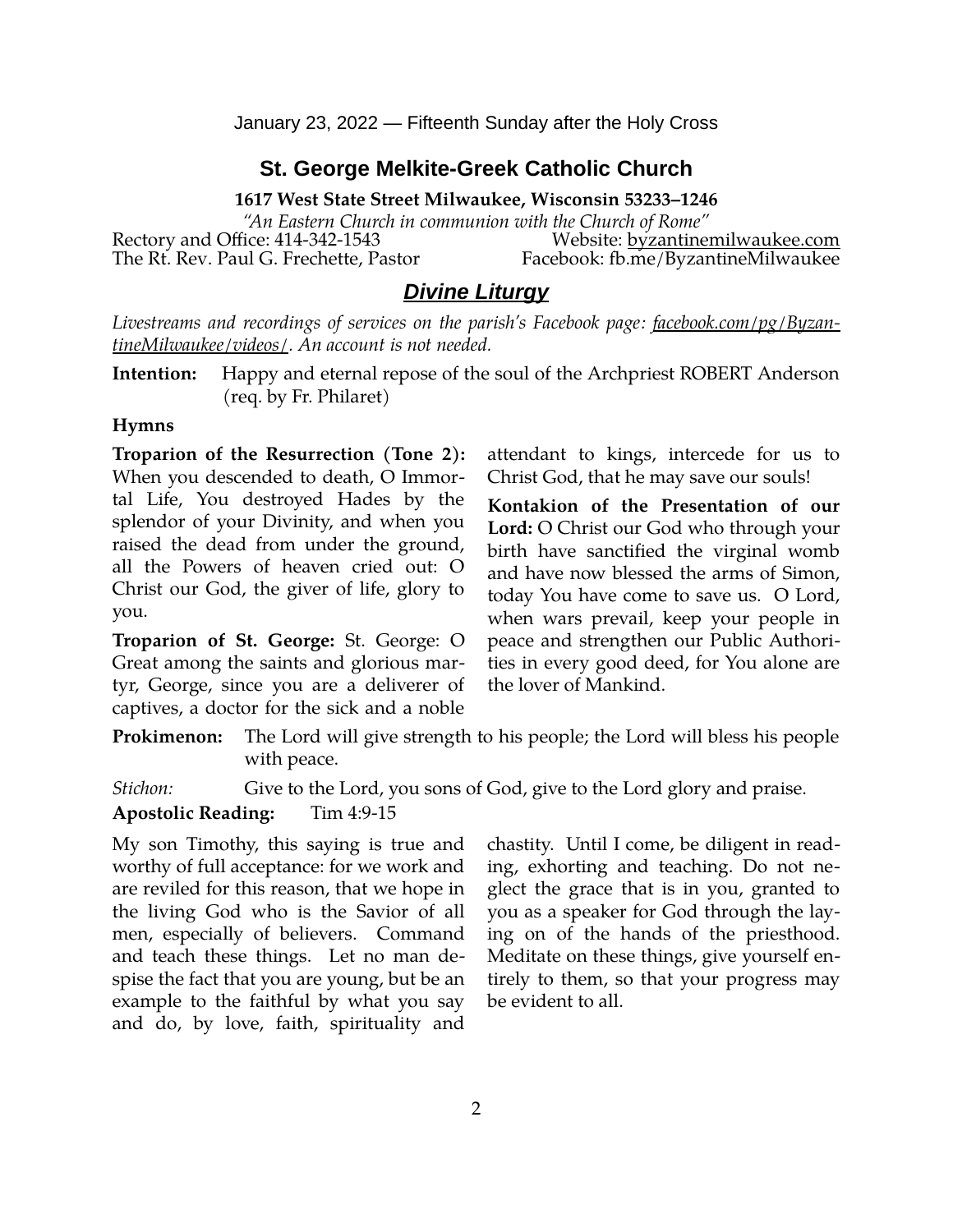**Alleluia:** It is good to give thanks to the Lord, to sing praises to Your name, O Most High!

*Stichon:* To proclaim Your kindness at dawn and Your faithfulness throughout the night.

**Gospel:** Sunday of Zacchaeus, Lk 19:1-10

At that time as Jesus was passing through Jericho, behold there was a man named Zacchaeus; and he was a leading publican, and he was rich. And he was trying to see Jesus, to find out who he was, but could not, on account of the crowd, because he was small of stature. So he ran on ahead and climbed up into a sycamore tree to see him, for he was going to pass that way. And when Jesus came to the place, he looked up and saw him, and said to him, "Zacchaeus, make haste and come down; for I must stay in your house today." And

he made haste and came down, and welcomed him joyfully. And upon seeing it, all began to murmur, saying, "He has gone to be the guest of a man who is a sinner." But Zacchaeus stood and said to the Lord, "Behold, Lord, I give one-half of my possessions to the poor, and if I have defrauded anyone of anything, I restore it fourfold." Jesus said to him, "Today salvation has come to this house, since he, too, is the son of Abraham. For the Son of Man came to seek and to save what was lost."

#### **Stewardship**

Last Sunday: candles=\$11; donations=\$350; stole offerings=\$100; ordinary collections=\$374. Thanks for your generosity!

Owed to eparchy (assessment, retirement and medical insurance; last updated December 19, 2021): \$33,738

Donation letters for tax purposes will be available after next Sunday's Liturgy; those that are not picked up will be mailed the following week. Please contact Benjamin Neumann with any questions: [benjamin@byzantinemilwaukee.com](mailto:benjamin@byzantinemilwaukee.com).

Want to automate donations? One-time or monthly payments via **PayPal**: [byzantinemil](https://byzantinemilwaukee.com/donate/)[waukee.com/donate.](https://byzantinemilwaukee.com/donate/) Use your bank's **online billpay** (payee information): St. George's Syrian Congregation · 1617 W State St · Milwaukee, WI 53233-1246; phone: (414) 342- 1543; email: [info@byzantinemilwaukee.com](mailto:info@byzantinemilwaukee.com).

#### **Prayer List**

Please remember—All those who are sick and in need: Alice Herro\*, Nick Langenfeld, Barb Moden (sister of Jan Taylor), Eva Nora (niece of the Noras), Bob Peterson, Joe Radanovich, the Rebholz family, Eva Saseen (Theresa and Janelle Herro's niece), Jan Taylor, Kathy Tomaz, John Zambo and Kathy Zambo. For those we have been asked to pray for: Justin & Krysten Hager (Jan Taylor). For those who have died: Margaret Littlefield (mother of Fr. Philaret).

\* Please particularly remember Alice Herro who has been having health issues recently.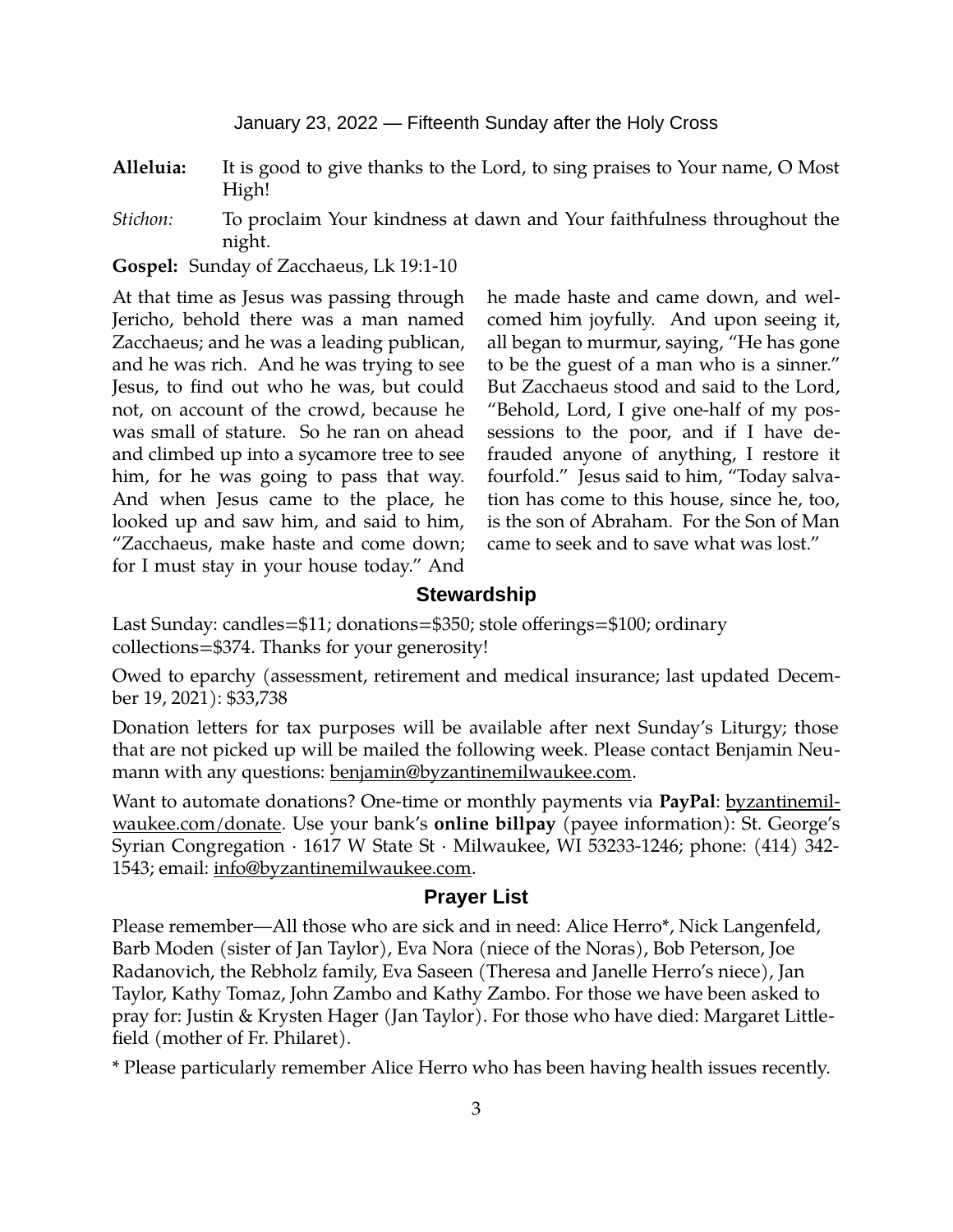## **Schedule for This Week**

**Sunday:** *Seventeenth Sunday after Pentecost* 10:30am Divine Liturgy

**Congratulations and Happy Birthday** to Thesesa Zambo (1/25). May God grant you many years!

### **Winter Weather**

Please take care with winter weather. Even if services are not canceled, only come if it is safe for you to travel.

## **[COVID-19](mailto:j1ordan2000@yahoo.com)**

According to the Milwaukee Health Department, the best way to stop the community spread of COVID-19 is to take preventative action to protect yourself and others:

- Get a COVID-19 vaccine as soon as you can [\(city.milwaukee.gov/CovidVax\)](https://city.milwaukee.gov/CovidVax). Vaccines are safe and readily available at walk-in clinics throughout the community for anyone over the age of 12 years old.
- Wear a mask that covers your nose and mouth to help protect yourself and others, and stay at least 6 feet apart from others who don't live with you.
- Avoid crowds and poorly ventilated indoor spaces, and improve ventilation whenever possible.
- Wash your hands often with soap and water. Use hand sanitizer if soap and water aren't available.

More information is available from the health department: [city.milwaukee.gov/coron](https://city.milwaukee.gov/coronavirus)[avirus](https://city.milwaukee.gov/coronavirus)

## **The Gentiles Cry Out for Jesus**

To grasp the inner motive of the Canaanite woman for obtaining what came to pass, we must reflect on the impact of her words. 'There is a firm belief that there was and still is in Israel a community of converts who passed over from the Gentiles into the works of the law. They had left behind their previous life and were bonded by the religion of a foreign land and dominating law as though from home. The Canaanites were inhabiting the lands of present-day Judea. Whether absorbed by war or dispersed to neighboring places or brought into servitude as a vanquished people, they carried about their name but lacked a native land. Intermingled with the Jews, therefore, these people came from the Gentiles. And since a portion of those among the crowds who believed were converts, the Canaanite woman most likely had left her territory, preferring the status of a proselyte that is, coming out from the Gentiles to the community of a neighboring people. She was